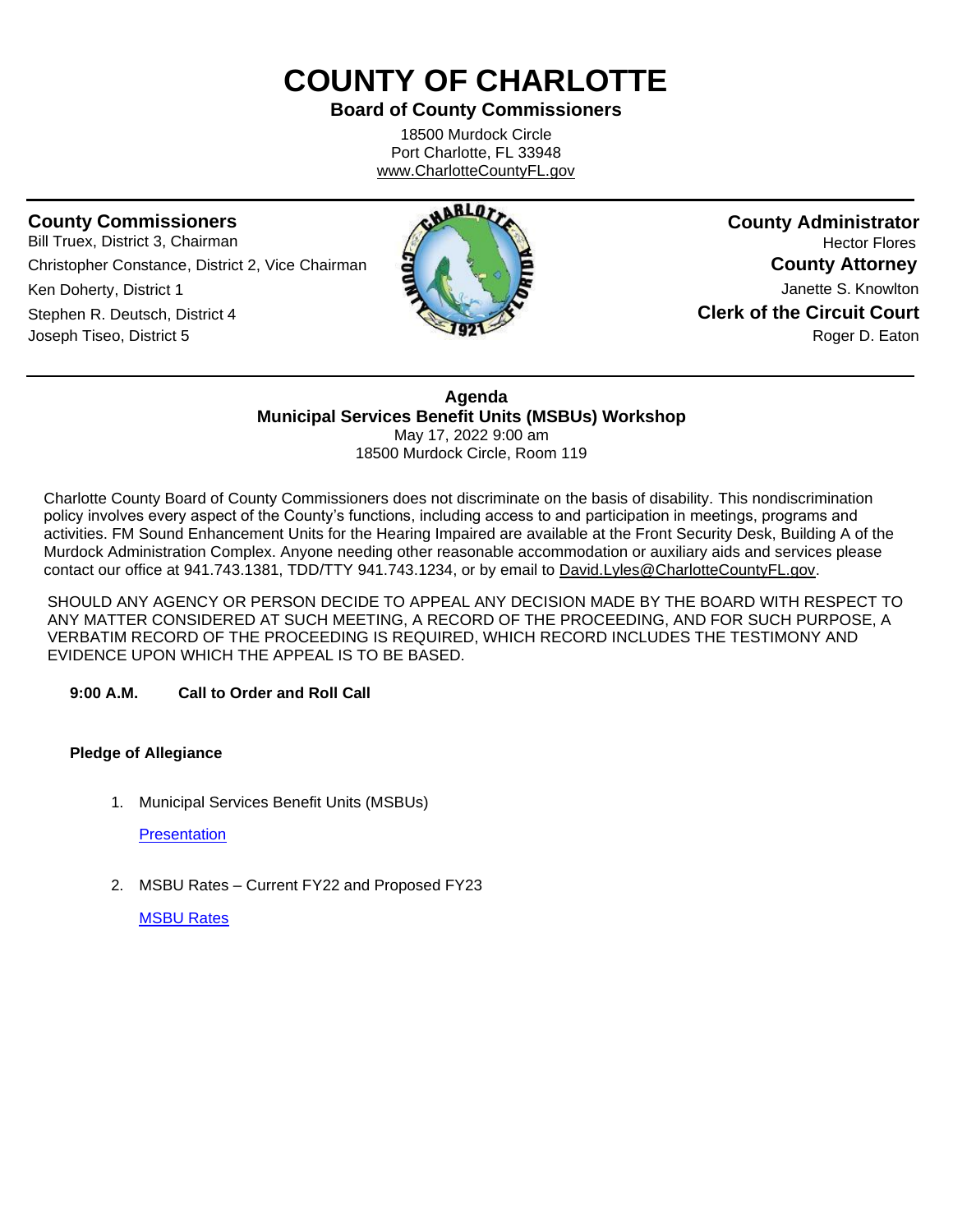## **Board of County Commissioners Schedule of Future Closures/Hearings/Workshops**

| Tuesday, May 17, 2022   | $9:00$ a.m. | <b>Board of County</b><br><b>Commissioners Monthly</b><br>Workshop-MSBU                           | Murdock Administration Center,<br>18500 Murdock Circle,<br><b>Commission Chambers Room</b><br>#119, Port Charlotte |
|-------------------------|-------------|---------------------------------------------------------------------------------------------------|--------------------------------------------------------------------------------------------------------------------|
| Tuesday, May 17, 2022   | 2:00 p.m.   | **CANCELED** Board of<br><b>County Commissioners</b><br><b>Workshop-Strategic Focus</b><br>Update | Murdock Administration Center,<br>18500 Murdock Circle,<br><b>Commission Chambers Room</b><br>#119, Port Charlotte |
| Thursday, May 19, 2022  | 1:30 p.m.   | <b>Board of County</b><br><b>Commissioners Pre-Agenda</b><br>Meeting                              | Murdock Administration Center,<br>18500 Murdock Circle, Building<br>B, Room #106-B, Port Charlotte                 |
| Tuesday, May 24, 2022   | $9:00$ a.m. | <b>Board of County</b><br><b>Commissioners Regular and</b><br>Land Use Meeting                    | Murdock Administration Center,<br>18500 Murdock Circle,<br><b>Commission Chambers Room</b><br>#119, Port Charlotte |
| Thursday, June 9, 2022  | 1:30 p.m.   | <b>Board of County</b><br>Commissioners Pre-Agenda<br>Meeting                                     | Murdock Administration Center,<br>18500 Murdock Circle, Building<br>B, Room #106-B, Port Charlotte                 |
| Tuesday, June 14, 2022  | $9:00$ a.m. | <b>Board of County</b><br><b>Commissioners Regular and</b><br>Land Use Meeting                    | Murdock Administration Center,<br>18500 Murdock Circle,<br><b>Commission Chambers Room</b><br>#119, Port Charlotte |
| Tuesday, June 21, 2022  | $9:00$ a.m. | <b>Board of County</b><br><b>Commissioners Monthly</b><br>Workshop                                | Murdock Administration Center,<br>18500 Murdock Circle,<br><b>Commission Chambers Room</b><br>#119, Port Charlotte |
| Thursday, June 23, 2022 | 1:30 p.m.   | Board of County<br>Commissioners Pre-Agenda<br>Meeting                                            | Murdock Administration Center,<br>18500 Murdock Circle, Building<br>B, Room #106-B, Port Charlotte                 |
| Tuesday, June 28, 2022  | $9:00$ a.m. | <b>Board of County</b><br><b>Commissioners Regular</b><br>Meeting                                 | Murdock Administration Center,<br>18500 Murdock Circle,<br><b>Commission Chambers Room</b><br>#119, Port Charlotte |
| Thursday July 7, 2022   | 1:30 p.m.   | <b>Board of County</b><br>Commissioners Pre-Agenda<br>Meeting                                     | Murdock Administration Center,<br>18500 Murdock Circle, Building<br>B, Room #106-B, Port Charlotte                 |
| Thursday, July 7, 2022  | 2:00 p.m.   | <b>Board of County</b><br><b>Commissioners Utilities</b><br><b>Quarterly Update Meeting</b>       | Murdock Administration Center,<br>18500 Murdock Circle,<br><b>Commission Chambers Room</b><br>#119, Port Charlotte |
| Tuesday, July 12, 2022  | $9:00$ a.m. | <b>Board of County</b><br><b>Commissioners Regular and</b><br><b>Land Use Meeting</b>             | Murdock Administration Center,<br>18500 Murdock Circle,<br><b>Commission Chambers Room</b><br>#119, Port Charlotte |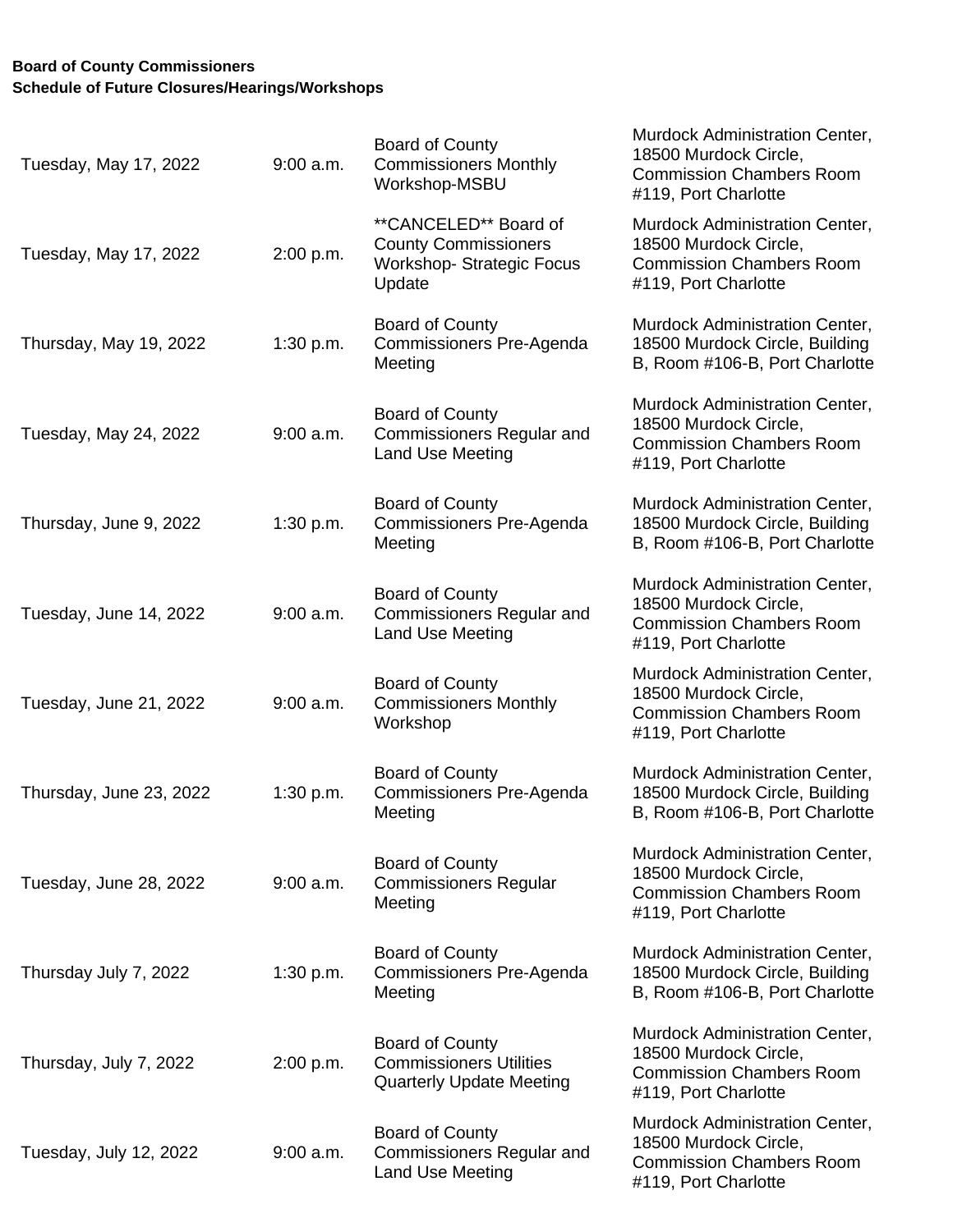| Tuesday, July 19, 2022          | $9:00$ a.m. | Board of County<br><b>Commissioners Monthly</b><br>Workshop                                 | Murdock Administration Center,<br>18500 Murdock Circle,<br><b>Commission Chambers Room</b><br>#119, Port Charlotte |
|---------------------------------|-------------|---------------------------------------------------------------------------------------------|--------------------------------------------------------------------------------------------------------------------|
| Tuesday, July 19, 2022          | 2:00 p.m.   | <b>Presentation of Tentative</b><br><b>Budget</b>                                           | Murdock Administration Center,<br>18500 Murdock Circle,<br><b>Commission Chambers Room</b><br>#119, Port Charlotte |
| Monday, July 25, 2022           | $9:00$ a.m. | <b>Board of County</b><br>Commissioners Pre-Agenda<br>Meeting                               | Murdock Administration Center,<br>18500 Murdock Circle, Building<br>B, Room #106-B, Port Charlotte                 |
| Tuesday, July 26, 2022          | $9:00$ a.m. | Board of County<br><b>Commissioners Regular and</b><br>Land Use Meeting                     | Murdock Administration Center,<br>18500 Murdock Circle,<br><b>Commission Chambers Room</b><br>#119, Port Charlotte |
| Wednesday, July 27, 2022        | 5:01 p.m.   | <b>MSBU Public Hearing</b>                                                                  | <b>TBD</b>                                                                                                         |
| Thursday, July 28, 2022         | 5:01 p.m.   | <b>MSBU Public Hearing</b>                                                                  | <b>TBD</b>                                                                                                         |
| Thursday, August 4, 2022        | 1:30 p.m.   | **CANCELED** Board of<br><b>County Commissioners Pre-</b><br>Agenda Meeting                 | Murdock Administration Center,<br>18500 Murdock Circle, Building<br>B, Room #106-B, Port Charlotte                 |
| Tuesday, August 9, 2022         | $9:00$ a.m. | **CANCELED** Board of<br><b>County Commissioners</b><br><b>Regular Meeting</b>              | Murdock Administration Center,<br>18500 Murdock Circle,<br><b>Commission Chambers Room</b><br>#119, Port Charlotte |
| Tuesday, August 16, 2022        | $9:00$ a.m. | **CANCELED** Board of<br><b>County Commissioners</b><br><b>Monthly Workshop</b>             | Murdock Administration Center,<br>18500 Murdock Circle,<br><b>Commission Chambers Room</b><br>#119, Port Charlotte |
| Thursday, August 18, 2022       | 1:30 p.m.   | **CANCELED** Board of<br><b>County Commissioners Pre-</b><br>Agenda Meeting                 | Murdock Administration Center,<br>18500 Murdock Circle, Building<br>B, Room #106-B, Port Charlotte                 |
| Tuesday, August 23, 2022        | $9:00$ a.m. | **CANCELED** Board of<br><b>County Commissioners</b><br><b>Regular and Land Use Meeting</b> | Murdock Administration Center,<br>18500 Murdock Circle,<br><b>Commission Chambers Room</b><br>#119, Port Charlotte |
| Wednesday, September 7,<br>2022 | $5:01$ p.m. | <b>First Budget Public Hearing</b>                                                          | Murdock Administration Center,<br>18500 Murdock Circle,<br><b>Commission Chambers Room</b><br>#119, Port Charlotte |